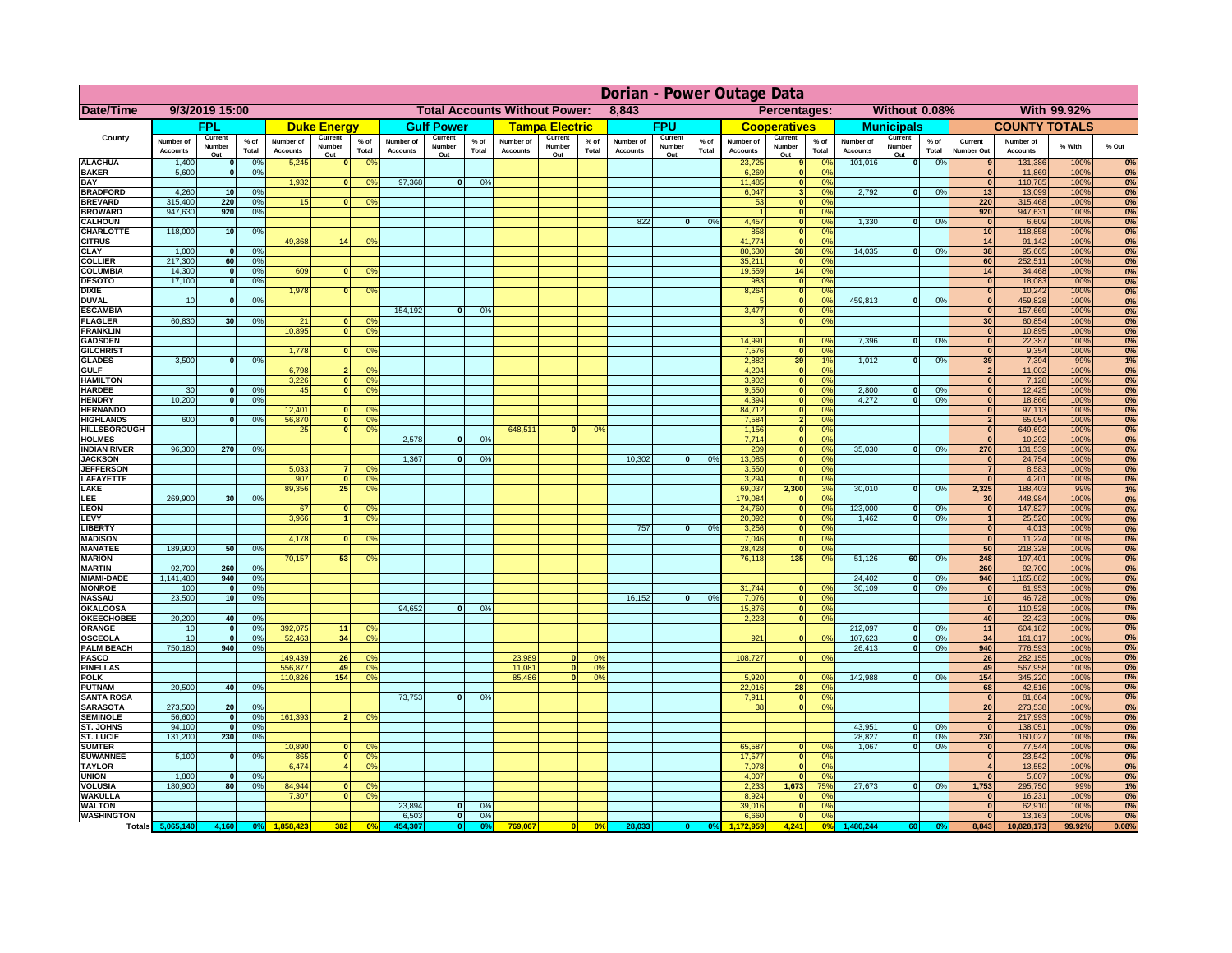# 9/3/2019 3:00 PM T.S. Dorian

| <b>Power Provider</b>                | <b>County</b>       | <b>Number of Customers</b> | <b>Current Number Out</b> | <b>Outage Percentage</b> | <b>Estimated Restore Time</b> |
|--------------------------------------|---------------------|----------------------------|---------------------------|--------------------------|-------------------------------|
| Clay Electric Cooperative            | LAKE                | 2,319                      | 2,300                     | 99.18%                   | $24$                          |
| Clay Electric Cooperative            | VOLUSIA             | 2,233                      | 1,673                     | 74.92%                   | $24$                          |
| Florida Power and Light Company      | MIAMI-DADE          | 1,141,480                  | 940                       | 0.08%                    | <b>TBD</b>                    |
|                                      |                     |                            |                           |                          |                               |
| Florida Power and Light Company      | PALM BEACH          | 750,180                    | 940                       | 0.13%                    | TBD                           |
| Florida Power and Light Company      | <b>BROWARD</b>      | 947,630                    | 920                       | 0.10%                    | <b>TBD</b>                    |
| Florida Power and Light Company      | <b>INDIAN RIVER</b> | 96,300                     | 270                       | 0.28%                    | <b>TBD</b>                    |
| Florida Power and Light Company      | <b>MARTIN</b>       | 92,700                     | 260                       | 0.28%                    | <b>TBD</b>                    |
| Florida Power and Light Company      | ST. LUCIE           | 131,200                    | 230                       | 0.18%                    | TBD                           |
| Florida Power and Light Company      | <b>BREVARD</b>      | 315,400                    | 220                       | 0.07%                    | <b>TBD</b>                    |
| Duke Energy                          | <b>POLK</b>         | 110,826                    | 154                       | 0.14%                    | <b>TBD</b>                    |
| Clay Electric Cooperative            | <b>MARION</b>       | 17,114                     | 132                       | 0.77%                    | $24$                          |
| Florida Power and Light Company      | VOLUSIA             | 180,900                    | 80                        | 0.04%                    | TBD                           |
| Florida Power and Light Company      | <b>COLLIER</b>      | 217,300                    | 60                        | 0.03%                    | <b>TBD</b>                    |
| Ocala (Ocala Electric Utility)       | <b>MARION</b>       | 51,126                     | 60                        | 0.12%                    | TBD                           |
|                                      |                     |                            | 53                        | 0.08%                    | <b>TBD</b>                    |
| <b>Duke Energy</b>                   | <b>MARION</b>       | 70,157                     |                           |                          |                               |
| Florida Power and Light Company      | MANATEE             | 189,900                    | 50                        | 0.03%                    | TBD                           |
| <b>Duke Energy</b>                   | <b>PINELLAS</b>     | 556,877                    | 49                        | 0.01%                    | <b>TBD</b>                    |
| Florida Power and Light Company      | OKEECHOBEE          | 20,200                     | 40                        | 0.20%                    | TBD                           |
| Florida Power and Light Company      | PUTNAM              | 20,500                     | 40                        | 0.20%                    | <b>TBD</b>                    |
| Glades Electric Cooperative, Inc.    | <b>GLADES</b>       | 2,882                      | 39                        | 1.35%                    | $24$                          |
| Clay Electric Cooperative            | <b>CLAY</b>         | 80,630                     | 38                        | 0.05%                    | $24$                          |
| Duke Energy                          | OSCEOLA             | 52,463                     | 34                        | 0.06%                    | TBD                           |
| Florida Power and Light Company      | <b>FLAGLER</b>      | 60,830                     | 30                        | 0.05%                    | <b>TBD</b>                    |
| Florida Power and Light Company      | LEE                 | 269,900                    | 30                        | 0.01%                    | TBD                           |
| Clay Electric Cooperative            | PUTNAM              | 22,016                     | 28                        | 0.13%                    | $24$                          |
|                                      |                     |                            |                           |                          |                               |
| Duke Energy                          | PASCO               | 149,439                    | 26                        | 0.02%                    | <b>TBD</b>                    |
| <b>Duke Energy</b>                   | LAKE                | 89,356                     | 25                        | 0.03%                    | <b>TBD</b>                    |
| Florida Power and Light Company      | SARASOTA            | 273,500                    | 20                        | 0.01%                    | <b>TBD</b>                    |
| Clay Electric Cooperative            | <b>COLUMBIA</b>     | 17,599                     | 14                        | 0.08%                    | $24$                          |
| Duke Energy                          | <b>CITRUS</b>       | 49,368                     | 14                        | 0.03%                    | TBD                           |
| <b>Duke Energy</b>                   | ORANGE              | 392,075                    | 11                        | 0.00%                    | <b>TBD</b>                    |
| Florida Power and Light Company      | <b>BRADFORD</b>     | 4,260                      | 10                        | 0.23%                    | TBD                           |
| Florida Power and Light Company      | <b>CHARLOTTE</b>    | 118,000                    | 10                        | 0.01%                    | <b>TBD</b>                    |
| Florida Power and Light Company      | NASSAU              | 23,500                     | 10                        | 0.04%                    | TBD                           |
|                                      |                     |                            | 9                         |                          | $24$                          |
| Clay Electric Cooperative            | <b>ALACHUA</b>      | 22,855                     |                           | 0.04%                    |                               |
| Duke Energy                          | <b>JEFFERSON</b>    | 5,033                      | $\overline{7}$            | 0.14%                    | TBD                           |
| <b>Duke Energy</b>                   | <b>TAYLOR</b>       | 6,474                      | $\overline{4}$            | 0.06%                    | <b>TBD</b>                    |
| Clay Electric Cooperative            | <b>BRADFORD</b>     | 6,047                      | 3                         | 0.05%                    | TBD                           |
| Sumter Electric Cooperative, Inc.    | <b>MARION</b>       | 58,995                     | $\overline{3}$            | 0.01%                    | $24$                          |
| Duke Energy                          | <b>GULF</b>         | 6,798                      | $\overline{2}$            | 0.03%                    | TBD                           |
| <b>Duke Energy</b>                   | SEMINOLE            | 161,393                    | $\overline{2}$            | 0.00%                    | <b>TBD</b>                    |
| Glades Electric Cooperative, Inc.    | <b>HIGHLANDS</b>    | 7,210                      | $\overline{2}$            | 0.03%                    | $24$                          |
| <b>Duke Energy</b>                   | LEVY                | 3,966                      | $\mathbf{1}$              | 0.03%                    | <b>TBD</b>                    |
| Central Florida Electric Cooperative | <b>ALACHUA</b>      | 870                        | 0                         | 0.00%                    | TBD                           |
| Central Florida Electric Cooperative | <b>DIXIE</b>        | 7,651                      | $\mathbf 0$               | 0.00%                    | <b>TBD</b>                    |
|                                      |                     |                            |                           |                          |                               |
| Central Florida Electric Cooperative | <b>GILCHRIST</b>    | 7,572                      | 0                         | 0.00%                    | TBD                           |
| Central Florida Electric Cooperative | LAFAYETTE           | 8                          | $\mathbf 0$               | 0.00%                    | <b>TBD</b>                    |
| Central Florida Electric Cooperative | LEVY                | 17,714                     | 0                         | 0.00%                    | TBD                           |
| Central Florida Electric Cooperative | <b>MARION</b>       | 9                          | $\pmb{0}$                 | 0.00%                    | <b>TBD</b>                    |
| Chattahoochee Electric               | GADSDEN             | 1,173                      | 0                         | 0.00%                    | TBD                           |
| Choctawhatchee Electric Cooperative  | <b>HOLMES</b>       | 320                        | $\mathbf 0$               | 0.00%                    | <b>TBD</b>                    |
| Choctawhatchee Electric Cooperative  | <b>OKALOOSA</b>     | 15,876                     | 0                         | 0.00%                    | <b>TBD</b>                    |
| Choctawhatchee Electric Cooperative  | <b>SANTA ROSA</b>   | 132                        | $\mathbf 0$               | 0.00%                    | <b>TBD</b>                    |
| Choctawhatchee Electric Cooperative  | WALTON              | 38,913                     | 0                         | 0.00%                    | TBD                           |
| City of Alachua                      | <b>ALACHUA</b>      | 4,506                      | 0                         | 0.00%                    | <b>TBD</b>                    |
| City of Bartow                       | POLK                | 12,074                     | 0                         | 0.00%                    | TBD                           |
|                                      |                     |                            |                           |                          |                               |
| City of Blountstown                  | <b>CALHOUN</b>      | 1,330                      | 0                         | 0.00%                    | <b>TBD</b>                    |
| City of Bushnell                     | <b>SUMTER</b>       | 1,067                      | 0                         | 0.00%                    | TBD                           |
| City of Clewiston                    | <b>HENDRY</b>       | 4,272                      | $\mathbf 0$               | 0.00%                    | <b>TBD</b>                    |
| City of Fort Meade                   | POLK                | 2,379                      | 0                         | 0.00%                    | TBD                           |
| City of Havana                       | GADSDEN             | 1,455                      | $\pmb{0}$                 | 0.00%                    | <b>TBD</b>                    |
| City of Leesburg                     | LAKE                | 24,500                     | 0                         | 0.00%                    | TBD                           |
| City of Moore Haven                  | <b>GLADES</b>       | 1,012                      | $\pmb{0}$                 | 0.00%                    | <b>TBD</b>                    |
| City of Mount Dora                   | LAKE                | 5,510                      | 0                         | 0.00%                    | TBD                           |
| City of Newberry                     | <b>ALACHUA</b>      | 1,898                      | $\pmb{0}$                 | 0.00%                    | <b>TBD</b>                    |
|                                      | GADSDEN             | 4,768                      | 0                         | 0.00%                    | TBD                           |
| City of Quincy                       |                     |                            |                           |                          |                               |
| City of Starke                       | <b>BRADFORD</b>     | 2,792                      | $\pmb{0}$                 | 0.00%                    | TBD                           |
| City of Tallahassee                  | LEON                | 123,000                    | 0                         | 0.00%                    | TBD                           |
| City of Vero Beach                   | <b>INDIAN RIVER</b> | 35,030                     | $\pmb{0}$                 | 0.00%                    | <b>TBD</b>                    |
| City of Wauchula                     | HARDEE              | 2,800                      | 0                         | 0.00%                    | TBD                           |
| City of Williston                    | LEVY                | 1,462                      | $\mathbf 0$               | 0.00%                    | TBD                           |
| City of Winter Park                  | ORANGE              | 14,947                     | 0                         | 0.00%                    | TBD                           |
| Clay Electric Cooperative            | <b>BAKER</b>        | 2,602                      | $\pmb{0}$                 | 0.00%                    | TBD                           |
|                                      |                     |                            |                           |                          |                               |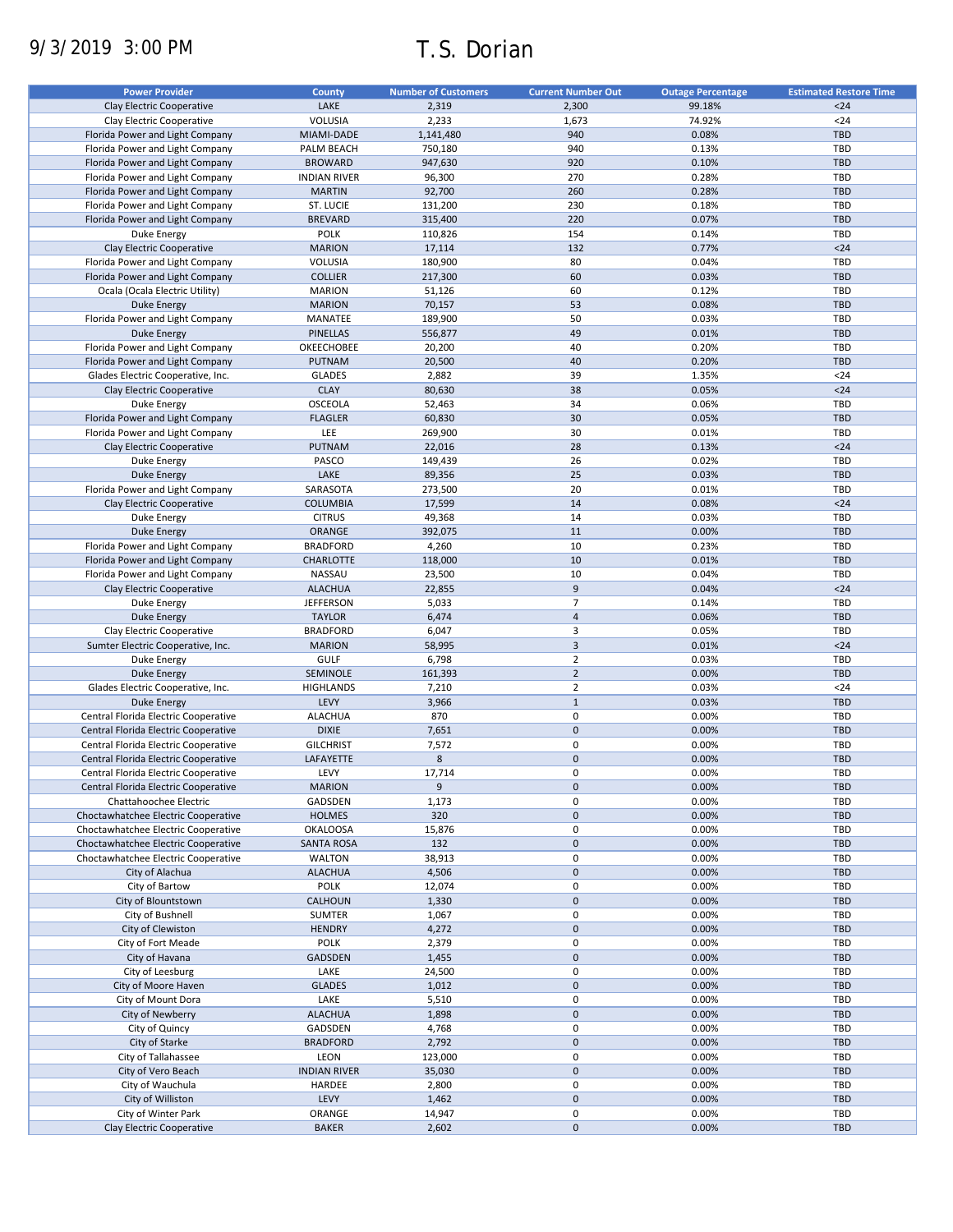# 9/3/2019 3:00 PM T.S. Dorian

| Clay Electric Cooperative                          | <b>DUVAL</b>      | 5              | 0           | 0.00% | TBD        |
|----------------------------------------------------|-------------------|----------------|-------------|-------|------------|
| Clay Electric Cooperative                          | <b>FLAGLER</b>    | $\overline{3}$ | $\mathbf 0$ | 0.00% | <b>TBD</b> |
|                                                    |                   |                |             |       |            |
| Clay Electric Cooperative                          | <b>GILCHRIST</b>  | $\overline{4}$ | 0           | 0.00% | TBD        |
| Clay Electric Cooperative                          | LEVY              | 754            | $\pmb{0}$   | 0.00% | <b>TBD</b> |
| Clay Electric Cooperative                          | SUWANNEE          | 6              | 0           | 0.00% | TBD        |
|                                                    |                   |                |             |       |            |
| Clay Electric Cooperative                          | <b>UNION</b>      | 4,007          | $\mathbf 0$ | 0.00% | <b>TBD</b> |
| Duke Energy                                        | <b>ALACHUA</b>    | 5,245          | 0           | 0.00% | TBD        |
|                                                    | BAY               | 1,932          | $\mathbf 0$ | 0.00% | <b>TBD</b> |
| <b>Duke Energy</b>                                 |                   |                |             |       |            |
| Duke Energy                                        | <b>BREVARD</b>    | 15             | 0           | 0.00% | TBD        |
| <b>Duke Energy</b>                                 | <b>COLUMBIA</b>   | 609            | $\pmb{0}$   | 0.00% | <b>TBD</b> |
|                                                    |                   |                |             |       |            |
| Duke Energy                                        | <b>DIXIE</b>      | 1,978          | 0           | 0.00% | TBD        |
| <b>Duke Energy</b>                                 | <b>FLAGLER</b>    | 21             | $\pmb{0}$   | 0.00% | <b>TBD</b> |
|                                                    |                   |                | $\mathbf 0$ |       |            |
| Duke Energy                                        | <b>FRANKLIN</b>   | 10,895         |             | 0.00% | TBD        |
| <b>Duke Energy</b>                                 | <b>GILCHRIST</b>  | 1,778          | $\pmb{0}$   | 0.00% | <b>TBD</b> |
| Duke Energy                                        | <b>HAMILTON</b>   | 3,226          | $\pmb{0}$   | 0.00% | <b>TBD</b> |
|                                                    |                   |                |             |       |            |
| Duke Energy                                        | HARDEE            | 45             | $\pmb{0}$   | 0.00% | <b>TBD</b> |
| Duke Energy                                        | <b>HERNANDO</b>   | 12,401         | $\mathbf 0$ | 0.00% | <b>TBD</b> |
|                                                    |                   |                | $\pmb{0}$   |       | <b>TBD</b> |
| <b>Duke Energy</b>                                 | <b>HIGHLANDS</b>  | 56,870         |             | 0.00% |            |
| Duke Energy                                        | HILLSBOROUGH      | 25             | $\mathbf 0$ | 0.00% | <b>TBD</b> |
| <b>Duke Energy</b>                                 | LAFAYETTE         | 907            | $\mathbf 0$ | 0.00% | <b>TBD</b> |
|                                                    |                   |                |             |       |            |
| Duke Energy                                        | LEON              | 67             | 0           | 0.00% | <b>TBD</b> |
| Duke Energy                                        | <b>MADISON</b>    | 4,178          | $\pmb{0}$   | 0.00% | <b>TBD</b> |
| <b>Duke Energy</b>                                 | SUMTER            | 10,890         | 0           | 0.00% | TBD        |
|                                                    |                   |                |             |       |            |
| <b>Duke Energy</b>                                 | SUWANNEE          | 865            | $\mathbf 0$ | 0.00% | <b>TBD</b> |
| Duke Energy                                        | VOLUSIA           | 84,944         | 0           | 0.00% | TBD        |
|                                                    |                   |                |             |       |            |
| <b>Duke Energy</b>                                 | <b>WAKULLA</b>    | 7,307          | $\pmb{0}$   | 0.00% | <b>TBD</b> |
| Escambia River Electric Cooperative, Inc.          | <b>ESCAMBIA</b>   | 3,477          | 0           | 0.00% | TBD        |
|                                                    |                   |                |             |       |            |
| Escambia River Electric Cooperative, Inc.          | <b>SANTA ROSA</b> | 7,779          | $\pmb{0}$   | 0.00% | <b>TBD</b> |
| Florida Keys Electric Cooperative                  | <b>MONROE</b>     | 31,744         | 0           | 0.00% | TBD        |
| Florida Power and Light Company                    | <b>ALACHUA</b>    | 1,400          | $\mathbf 0$ | 0.00% | <b>TBD</b> |
|                                                    |                   |                |             |       |            |
| Florida Power and Light Company                    | <b>BAKER</b>      | 5,600          | 0           | 0.00% | TBD        |
| Florida Power and Light Company                    | <b>CLAY</b>       | 1,000          | $\pmb{0}$   | 0.00% | <b>TBD</b> |
|                                                    |                   |                |             |       |            |
| Florida Power and Light Company                    | COLUMBIA          | 14,300         | 0           | 0.00% | TBD        |
| Florida Power and Light Company                    | <b>DESOTO</b>     | 17,100         | $\pmb{0}$   | 0.00% | <b>TBD</b> |
| Florida Power and Light Company                    | <b>DUVAL</b>      | 10             | 0           | 0.00% | TBD        |
|                                                    |                   |                |             |       |            |
| Florida Power and Light Company                    | <b>GLADES</b>     | 3,500          | $\pmb{0}$   | 0.00% | <b>TBD</b> |
| Florida Power and Light Company                    | HARDEE            | 30             | 0           | 0.00% | TBD        |
| Florida Power and Light Company                    | <b>HENDRY</b>     | 10,200         | $\mathbf 0$ | 0.00% | <b>TBD</b> |
|                                                    |                   |                |             |       |            |
| Florida Power and Light Company                    | <b>HIGHLANDS</b>  | 600            | $\pmb{0}$   | 0.00% | TBD        |
| Florida Power and Light Company                    | <b>MONROE</b>     | 100            | $\pmb{0}$   | 0.00% | <b>TBD</b> |
|                                                    |                   |                |             |       |            |
| Florida Power and Light Company                    | ORANGE            | 10             | $\pmb{0}$   | 0.00% | TBD        |
| Florida Power and Light Company                    | <b>OSCEOLA</b>    | 10             | $\pmb{0}$   | 0.00% | <b>TBD</b> |
|                                                    |                   |                | 0           |       | <b>TBD</b> |
| Florida Power and Light Company                    | SEMINOLE          | 56,600         |             | 0.00% |            |
| Florida Power and Light Company                    | ST. JOHNS         | 94,100         | $\pmb{0}$   | 0.00% | <b>TBD</b> |
| Florida Power and Light Company                    | SUWANNEE          | 5,100          | $\mathbf 0$ | 0.00% | <b>TBD</b> |
|                                                    |                   |                |             |       |            |
| Florida Power and Light Company                    | <b>UNION</b>      | 1,800          | $\mathbf 0$ | 0.00% | <b>TBD</b> |
| Florida Public Utilities Corporation               | CALHOUN           | 822            | 0           | 0.00% | Restored   |
|                                                    |                   |                |             |       |            |
| Florida Public Utilities Corporation               | <b>JACKSON</b>    | 10,302         | $\mathbf 0$ | 0.00% | Restored   |
| Florida Public Utilities Corporation               | LIBERTY           | 757            | $\mathbf 0$ | 0.00% | Restored   |
|                                                    | NASSAU            |                | $\pmb{0}$   | 0.00% | Restored   |
| Florida Public Utilities Corporation               |                   | 16,152         |             |       |            |
| Fort Pierce Utilities Authority                    | ST. LUCIE         | 28,827         | 0           | 0.00% | TBD        |
| Gainesville (Gainesville Regional Utilities - GRU) | <b>ALACHUA</b>    | 94,612         | $\pmb{0}$   | 0.00% | <b>TBD</b> |
|                                                    |                   |                |             |       |            |
| Glades Electric Cooperative, Inc.                  | HARDEE            | 0              | 0           |       | TBD        |
| Glades Electric Cooperative, Inc.                  | <b>HENDRY</b>     | 3,502          | $\mathbf 0$ | 0.00% | <b>TBD</b> |
| Glades Electric Cooperative, Inc.                  | OKEECHOBEE        | 2,223          | 0           | 0.00% | TBD        |
|                                                    |                   |                |             |       |            |
| <b>Green Cove Springs Electric</b>                 | <b>CLAY</b>       | 4,041          | $\pmb{0}$   | 0.00% | <b>TBD</b> |
| Gulf Coast Electric Cooperative, Inc.              | BAY               | 11,485         | 0           | 0.00% | TBD        |
|                                                    |                   |                |             |       |            |
| Gulf Coast Electric Cooperative, Inc.              | <b>CALHOUN</b>    | 1,761          | $\pmb{0}$   | 0.00% | <b>TBD</b> |
| Gulf Coast Electric Cooperative, Inc.              | <b>GULF</b>       | 4,204          | 0           | 0.00% | TBD        |
| Gulf Coast Electric Cooperative, Inc.              | <b>JACKSON</b>    | 45             | $\pmb{0}$   | 0.00% | <b>TBD</b> |
|                                                    |                   |                |             |       |            |
| Gulf Coast Electric Cooperative, Inc.              | <b>WALTON</b>     | 103            | 0           | 0.00% | TBD        |
| Gulf Coast Electric Cooperative, Inc.              | <b>WASHINGTON</b> | 2,461          | $\pmb{0}$   | 0.00% | <b>TBD</b> |
| <b>Gulf Power Company</b>                          | BAY               | 97,368         | 0           | 0.00% | Restored   |
|                                                    |                   |                |             |       |            |
| <b>Gulf Power Company</b>                          | <b>ESCAMBIA</b>   | 154,192        | $\pmb{0}$   | 0.00% | Restored   |
| <b>Gulf Power Company</b>                          | <b>HOLMES</b>     | 2,578          | 0           | 0.00% | Restored   |
|                                                    |                   |                |             |       |            |
| <b>Gulf Power Company</b>                          | <b>JACKSON</b>    | 1,367          | $\pmb{0}$   | 0.00% | Restored   |
| <b>Gulf Power Company</b>                          | <b>OKALOOSA</b>   | 94,652         | 0           | 0.00% | Restored   |
| <b>Gulf Power Company</b>                          | <b>SANTA ROSA</b> | 73,753         | $\pmb{0}$   | 0.00% | Restored   |
|                                                    |                   |                |             |       |            |
| <b>Gulf Power Company</b>                          | <b>WALTON</b>     | 23,894         | 0           | 0.00% | Restored   |
| <b>Gulf Power Company</b>                          | <b>WASHINGTON</b> | 6,503          | $\pmb{0}$   | 0.00% | Restored   |
|                                                    |                   |                |             |       |            |
| Homestead                                          | MIAMI-DADE        | 24,402         | 0           | 0.00% | TBD        |
| Jacksonville (JEA)                                 | <b>CLAY</b>       | 9,994          | $\pmb{0}$   | 0.00% | <b>TBD</b> |
| Jacksonville (JEA)                                 | <b>DUVAL</b>      | 440,938        | 0           | 0.00% | TBD        |
|                                                    |                   |                |             |       |            |
| Jacksonville (JEA)                                 | ST. JOHNS         | 27,580         | 0           | 0.00% | <b>TBD</b> |